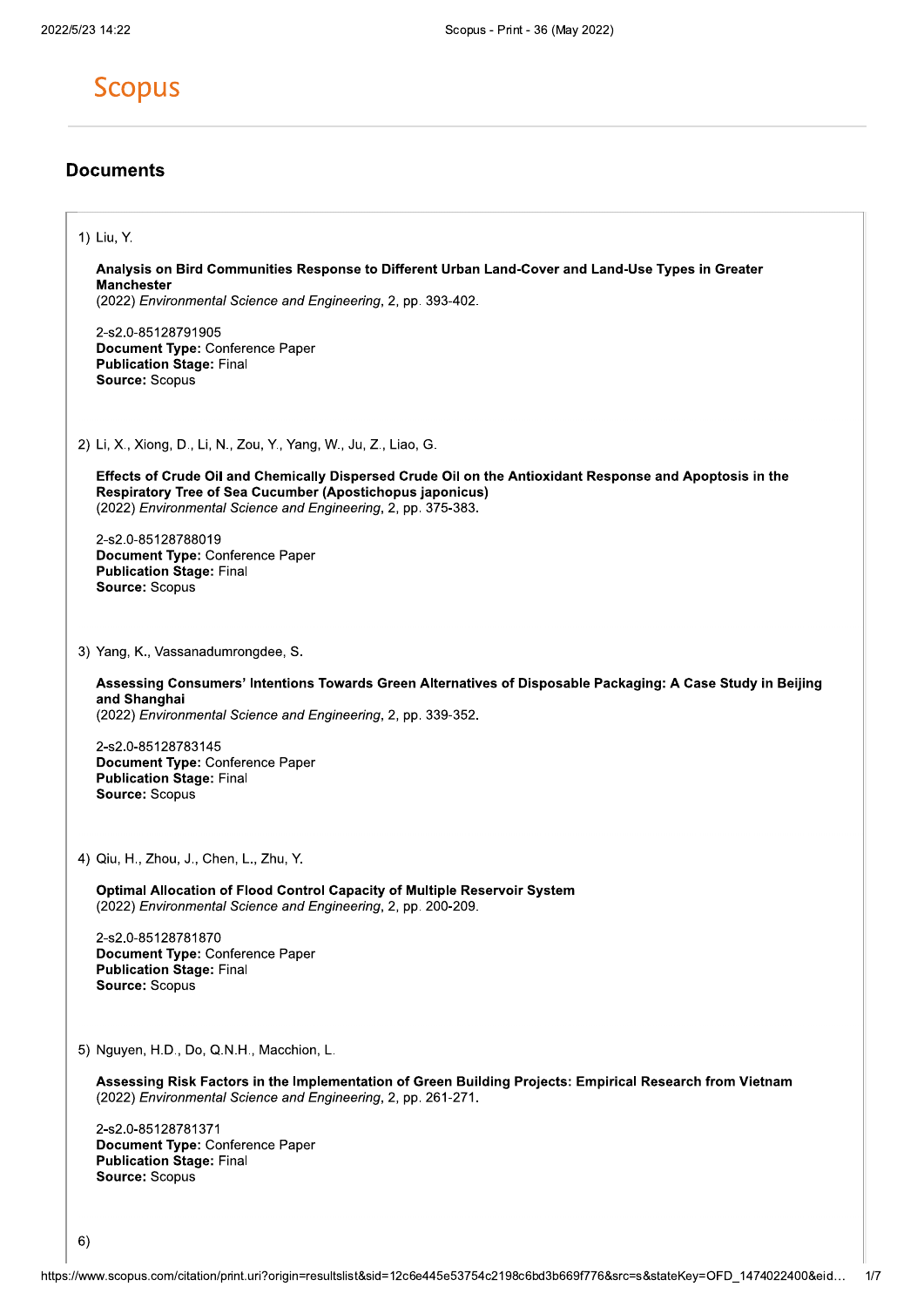Jintana, S., Surapong, C., Pipat, C., Adisak, N., Pattana, R., Siriluk, C.

Development of a Composite Solid Desiccant Dehumidifier for Ventilation Air (2022) Environmental Science and Engineering, 2, pp. 143-151.

2-s2.0-85128780499 Document Type: Conference Paper **Publication Stage: Final** Source: Scopus

7) Ma, G., Jia, L.

Heavy Metal Water Pollution: Transport and Transformation, Impacts and Treatment Technologies (2022) Environmental Science and Engineering, 2, pp. 110-124.

2-s2.0-85128773254 Document Type: Conference Paper **Publication Stage: Final** Source: Scopus

8) Safonov, V., Ermakov, V., Samburova, M.

Environmental Impact of Fluorine Pollution in Tursunzade Manufactured Biogeochemical Province (Tajikistan) (2022) Environmental Science and Engineering, 2, pp. 384-392.

2-s2.0-85128769209 Document Type: Conference Paper **Publication Stage: Final** Source: Scopus

9) Zhai, X.B., Li, Y.P.

Analysis on the Response of Lake Level Changes: A Hybrid Stepwise-Cluster Factorial Approach (2022) Environmental Science and Engineering, 2, pp. 163-172.

2-s2.0-85128767593 Document Type: Conference Paper **Publication Stage: Final** Source: Scopus

10) Hu, H., Fang, W., Luo, T., Jin, G.

Global INDCs Gap, Dilemma and Innovative Path of Carbon Sink Increase (2022) Environmental Science and Engineering, 2, pp. 78-90.

2-s2.0-85128766930 Document Type: Conference Paper **Publication Stage: Final** Source: Scopus

11) Yang, X., Zhou, J., Fang, W., Wang, Y.

Applicability Analysis of Hydrological Models in the Middle and Upper Reaches of Yangtze River (2022) Environmental Science and Engineering, 2, pp. 155-162.

2-s2.0-85128766832 Document Type: Conference Paper **Publication Stage: Final** Source: Scopus

12) Ma, Y., Li, Y.P., Huang, G.H.

An Integrated Bi-level Optimization Model for Planning Water-Food-Energy Nexus System Under Uncertainty (2022) Environmental Science and Engineering, 2, pp. 304-314.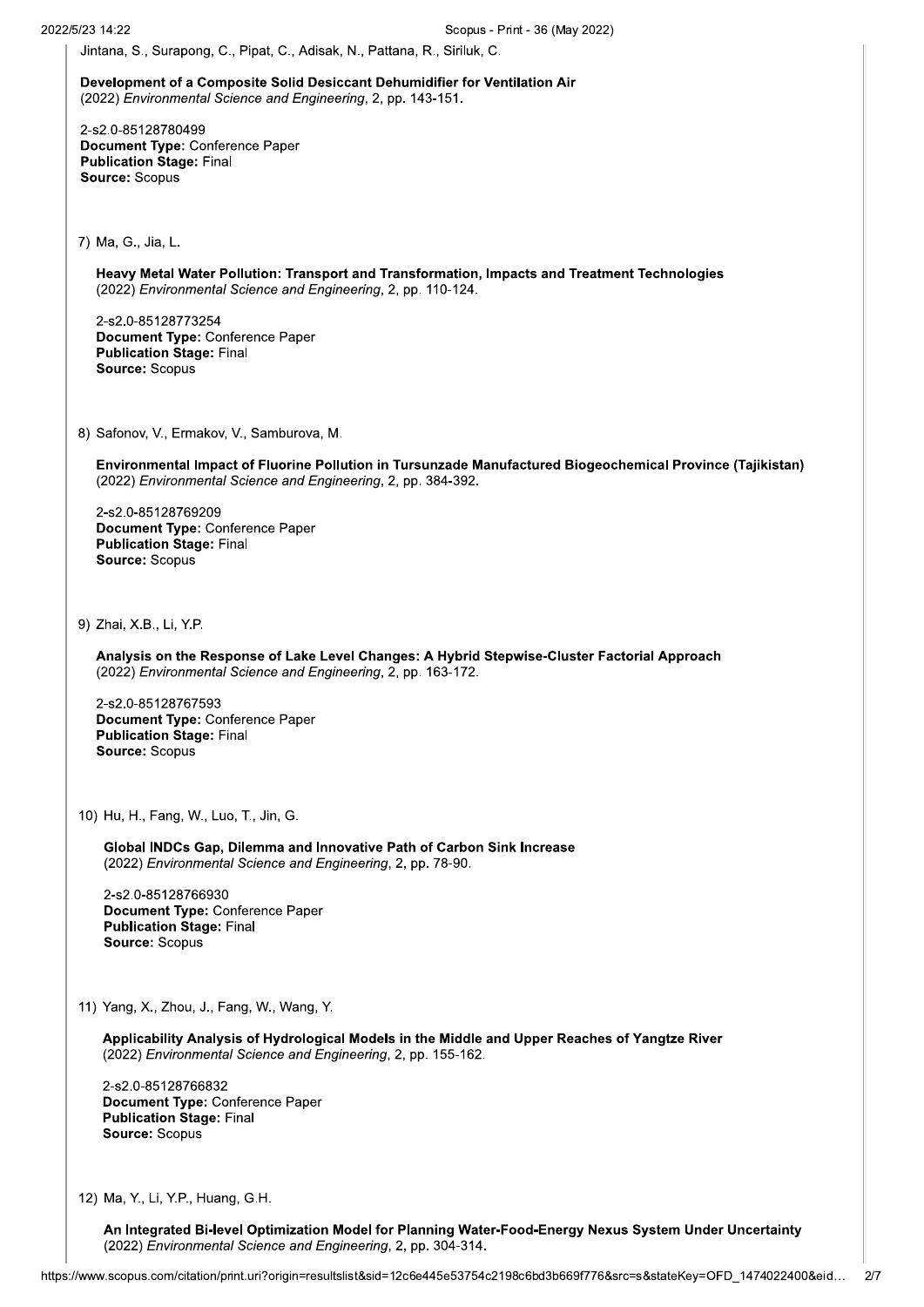2-s2.0-85128766734 Document Type: Conference Paper **Publication Stage: Final** Source: Scopus

13) Wu, J., Huang, G., Liu, J., Sun, L., Sun, J.

Assessment of Climate Change Impacts on Streamflow - A Case Study of Naryn River Basin, Central Asia (2022) Environmental Science and Engineering, 2, pp. 186-192.

2-s2.0-85128766193 Document Type: Conference Paper **Publication Stage: Final** Source: Scopus

14) Esenarro, D., Ocmin, J., Segovia, E., Tassara, C., Vega, V.

Recovery of Eco-friendly Spaces for Ecotourism and the Integration of Visitors in Morro de Calzada - Peru (2022) Environmental Science and Engineering, 2, pp. 315-327.

2-s2.0-85128765774 Document Type: Conference Paper **Publication Stage: Final** Source: Scopus

15) Li, Y., Zhang, M.

Preliminary Concentration-Response Functions on the Relationship Between Long-Term PM2.5 Exposure and Incidence and Prevalence of Depression Based on Systematic Review and a Meta-Analysis (2022) Environmental Science and Engineering, 2, pp. 63-77.

2-s2.0-85128765691 Document Type: Conference Paper **Publication Stage: Final** Source: Scopus

16) Tleuken, A., Tokazhanov, G., Guney, M., Turkyilmaz, A., Karaca, F.

How to Make Green Building Certification & Rating Systems More Pandemic-Sustainable? (2022) Environmental Science and Engineering, 2, pp. 248-260.

2-s2.0-85128765688 **Document Type: Conference Paper Publication Stage: Final** Source: Scopus

17) Samburova, M., Safonov, V., Bratashova, T., Salimzade, E.

Elemental Status of European Mole (T. Europaea) in the Conditions of the Plast Region of the Chelyabinsk Oblast in **Russian** (2022) Environmental Science and Engineering, 2, pp. 367-374.

2-s2.0-85128755520 Document Type: Conference Paper **Publication Stage: Final** Source: Scopus

18) Sun, L., Sun, J., Li, Y.P.

Joint-Risk Evaluation of Extreme Precipitation Using Copulas (2022) Environmental Science and Engineering, 2, pp. 193-199.

2-s2.0-85128755131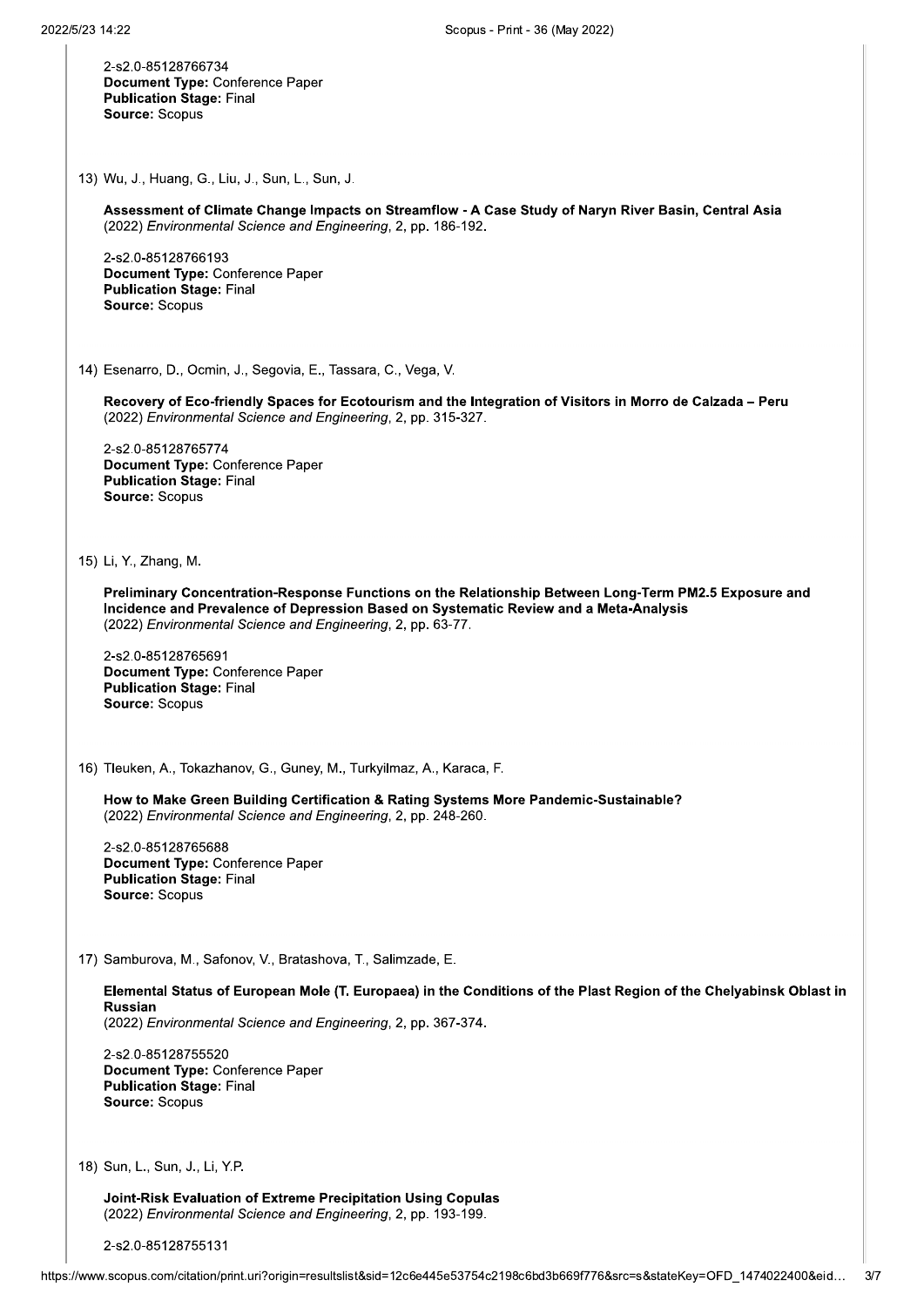Document Type: Conference Paper **Publication Stage: Final** Source: Scopus

19) Jiang, X., Qian, C., Chen, C.

Effect of Hedgerows on CO Diffusion from Vehicle Exhaust Emissions in Street Canyons (2022) Environmental Science and Engineering, 2, pp. 91-100.

2-s2.0-85128755119 Document Type: Conference Paper **Publication Stage: Final** Source: Scopus

20) Esenarro, D., Quijano, J., Rodriguez, C., Arteaga, J., Hinojosa, K.

Design of Green Infrastructure for the Revaluation of the Ventanilla-Peru Wetlands and the Protection of the Environment (2022) Environmental Science and Engineering, 2, pp. 225-238.

2-s2.0-85128752303 Document Type: Conference Paper **Publication Stage: Final** Source: Scopus

21) Dondukov, B., Dondukova, G., Dorzhigushaeva, O.

Socially Engaged Buddhism of Kalmykia: Land Degradation and the Ecological Initiatives of the Central Khurul (2022) Environmental Science and Engineering, 2, pp. 51-62.

2-s2.0-85128749879 Document Type: Conference Paper **Publication Stage: Final** Source: Scopus

22) Amin Mir, M., Andrews, K., Mir, B.A.

Comparative Evaluation of APTI of Plant Species at Two Different Sites Near CCI-Rajban Cement Factory, Sirmaur (2022) Environmental Science and Engineering, 2, pp. 355-366.

2-s2.0-85128746275 Document Type: Conference Paper **Publication Stage: Final** Source: Scopus

#### 23) Zhou, H., Cheng, X., Li, Y., Zhou, L., Li, X.

Scenario Analysis of Annual Heating Energy Demand in North China from 2020 to 2050 (2022) Environmental Science and Engineering, 2, pp. 295-303.

2-s2.0-85128743433 Document Type: Conference Paper **Publication Stage: Final** Source: Scopus

24) Martins, M., Hadba, L., Mendonça, P., Silva, L.T.

Evaluating the Potential of Vegetation to Capture Pollutants in Urban Environment (2022) Environmental Science and Engineering, 2, pp. 3-13.

2-s2.0-85128741052 Document Type: Conference Paper **Publication Stage: Final**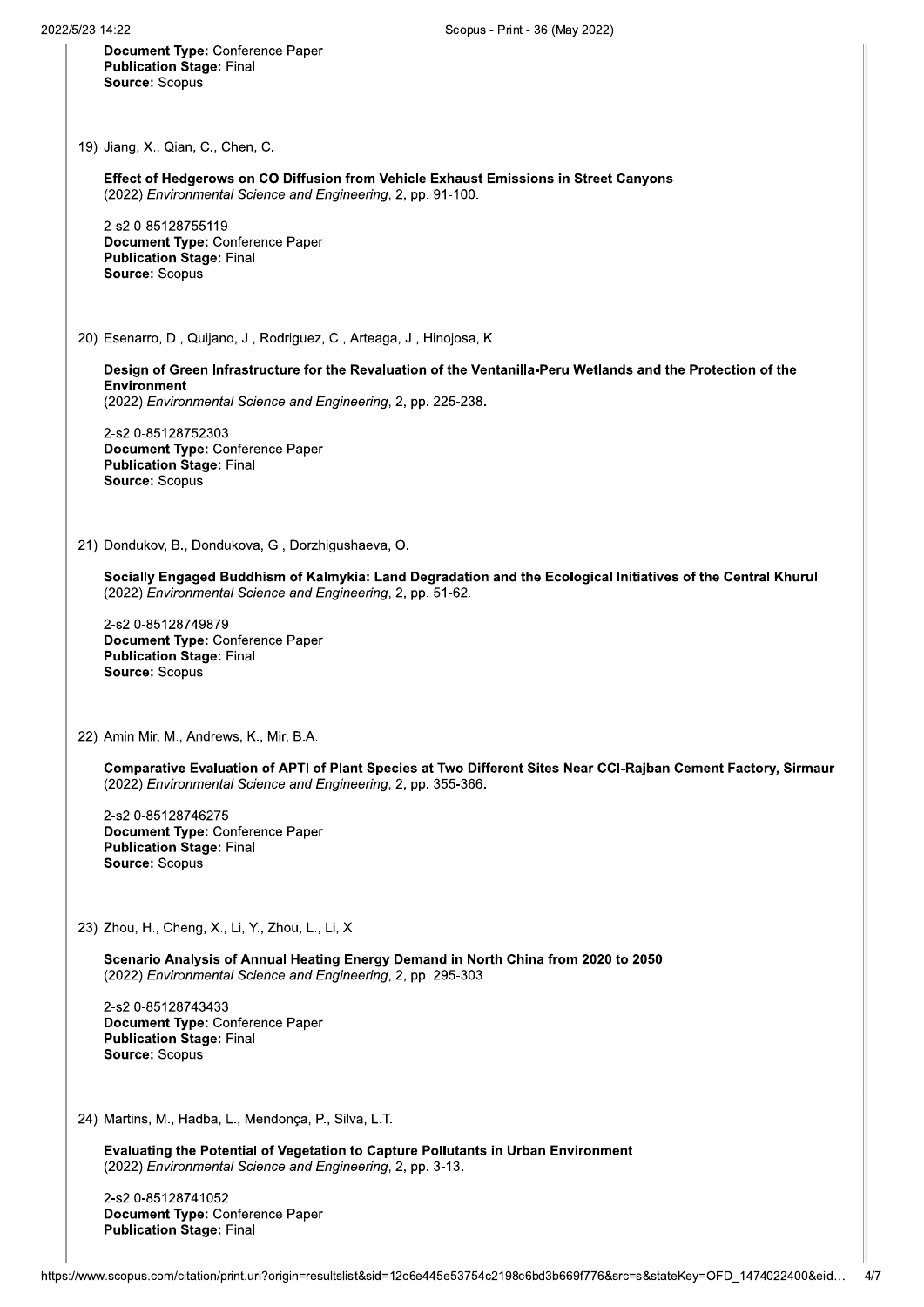Source: Scopus

25) Saldana, H., Munoz, C., Esenarro, D., Rodriguez, C., Amaya, P.

 $\mathbb{R}^2$ Reference Levels for Heavy Metals in Soli in the City of Cerro de Pasco - Peru - 2020 (2022) Environmental Science and Engineering, 2, pp. 14-28.

L. Z-SZ.U∹<br>− 25) Saldaña, H., Muñoz, C., Esenarro, D.,<br>
Reference Levels for Heavy Metals i<br>
(2022) *Environmental Science and Eng*<br>
2-s2.0-85128737552<br> **Document Type:** Conference Paper<br>
Publication Stage: Final<br>
Source: Scopus<br>
26) C Document Type: Conference Paper Publication Stage: Final Source: Scopus

26) Chang, F.-M.

 $\mathbb{R}^2$ Seepage Experiment on a Permeable Dam Formed by Debris Flow from River Tributaries (2022) Environmental Science and Engineering, 2, pp. 173-185. blication Stage: Final<br>ang, F.-M.<br>page Experiment on a Permeable Dam Formed by Debris Flow from R<br>22) *Environmental Science and Engineering*, 2, pp. 173-185.<br>2.0-85128736685<br>cument Type: Conference Paper<br>blication Stage:

2-s2.∪-i<br>− 26) Chang, F.-M.<br>
Seepage Experiment on a Permea<br>
(2022) *Environmental Science and l*<br>
2-s2.0-85128736685<br> **Document Type:** Conference Pape<br> **Publication Stage:** Final<br>
Source: Scopus<br>
27) Amin Mir, M. Document Type: Conference Paper Publication Stage: Final Source: Scopus 2-s2.0-8512873668<br>
Document Type: C<br>
Publication Stage:<br>
Source: Scopus<br>
27) Amin Mir, M.<br>
27) Amin Mir, M.<br>
Synthesis of Gree<br>
(2022) *Environmen*<br>
2-s2.0-8512873366<br>
Document Type: C<br>
Publication Stage:<br>
Source: Scopus

Synthesis of Green Nano Composite Using Sugar Cane Waste for the Treatment of Cr lons from Waste Water (2022) Environmental Science and Engineering, 2, pp. 103-109.

i. 2-S2.0-i<br>-27) Amin Mir, M.<br>
Synthesis of Green Nano Compos<br>
(2022) *Environmental Science and l*<br>
2-s2.0-85128733668<br> **Document Type:** Conference Pape<br> **Publication Stage:** Final<br>
Source: Scopus<br>
28) Chang, F.-M. Document Type: Conference Paper Publication Stage: Final source: Scopus

28) Chang, F.-M.

 $\mathbb{Z}^2$ Experimental Study for Optimizing of Low Impact Development Facilities in Talwan (2022) Environmental Science and Engineering, 2, pp. 210-222.

L. Z-SZ.U-851Z8731U49<br>-28) Chang, F.-M.<br>
Experimental Study for Optimizine<br>
(2022) *Environmental Science and l*<br>
2-s2.0-85128731049<br>
Document Type: Conference Pape<br>
Publication Stage: Final<br>
Source: Scopus<br>
29) Karamanis, D. Document Type: Conference Paper Publication Stage: Final Source: Scopus

29) Karamanis, D.

Ú. A Review on RES Energy Transition-Climate Change Interaction Effects (2022) Environmental Science and Engineering, 2, pp. 44-50.

i. 2-S2.0∹<br>− 29) Karamanis, D.<br>
A Review on RES Energy Transiti<br>
(2022) *Environmental Science and l*<br>
2-s2.0-85128730707<br> **Document Type: Conference Pape<br>
Publication Stage: Final<br>
Source: Scopus<br>
30) Zhang, Q., Deng, W., Loo, Y.M., M** 29) Karamanis, D.<br> **A Review on RES Energy Transition-(2022)** *Environmental Science and Eng.***<br>
2-s2.0-85128730707<br>
<b>Document Type: Conference Paper<br>
Publication Stage: Final<br>
Source: Scopus<br>
30) Zhang, Q., Deng, W., Loo, Y** 9) Karamanis, D.<br> **A Review on RES Energy Transition-Cli**<br>
(2022) *Environmental Science and Engine*<br>
2-s2.0-85128730707<br> **Document Type: Conference Paper<br>
Publication Stage: Final<br>
Source: Scopus<br>
0) Zhang, Q., Deng, W.,** Document Type: Conference Paper Publication Stage: Final Source: Scopus

30) Zhang, Q., Deng, W., Loo, Y.M., Ma, S., Ma, Y., Chen, W.

 $\mathbb{R}^2$ Environmental Affordances: A Practical Approach for Designing Child-Friendly Streets in High-Density Community (2022) Environmental Science and Engineering, 2, pp. 272-282. blication Stage: Final<br>ang, Q., Deng, W., Loo, Y.M., Ma, S., Ma, Y., Chen, W.<br>vironmental Affordances: A Practical Approach for Designing Child-Fri<br>22) *Environmental Science and Engineering*, 2, pp. 272-282.<br>2.0-851287240

L. 2-S2.0-85128724033 30) Zhang, Q., Deng, W., Loo, Y.M., Ma<br>
Environmental Affordances: A Pra<br>
(2022) *Environmental Science and l*<br>
2-s2.0-85128724033<br>
Document Type: Conference Pape<br>
Publication Stage: Final<br>
Source: Scopus<br>
ttps://www.scopu Document Type: Conference Paper Publication Stage: Final Source: Scopus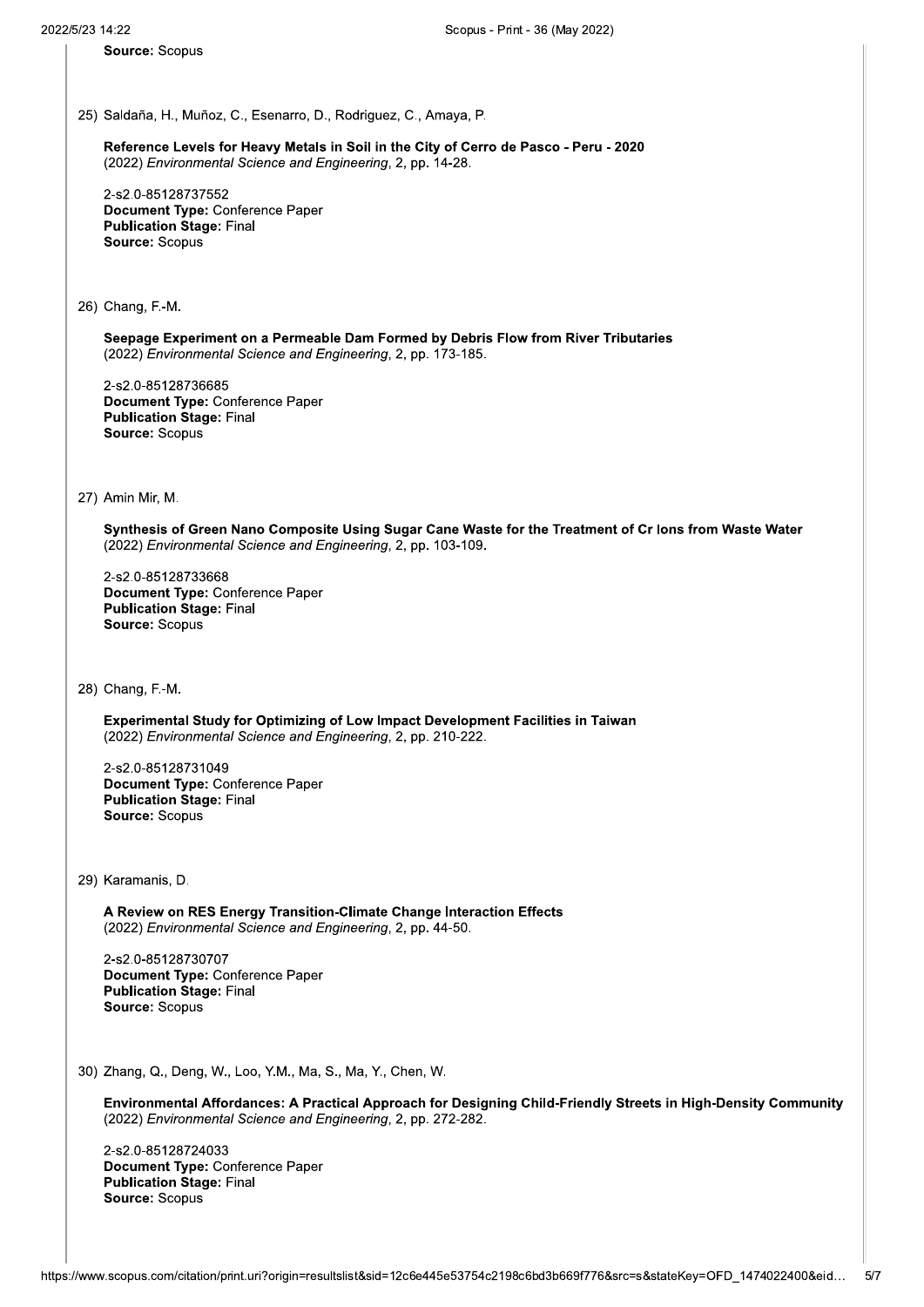31) Wang, J., Qiu, X.Y., Xu, S.

Study on the Ecological Regeneration Strategy of Urban Industrial Sites—Taking Diamond Bay in Dalian as an Example

(2022) Environmental Science and Engineering, 2, pp. 283-292.

2-s2.0-85128720769 Document Type: Conference Paper **Publication Stage: Final** Source: Scopus

32) Manthilake, I., Wijewardane, A., Rangana, R.

Effect of the Window Design Features on Natural Ventilation (2022) Environmental Science and Engineering, 2, pp. 239-247.

2-s2.0-85128720767 Document Type: Conference Paper **Publication Stage: Final** Source: Scopus

33) Zhang, J.B., Zhu, M.L., Xu, P.L., Jiang, H., Han, Y.L.

The Removal Effect of Organic Pollutants by Different Fillers in Constructed Rapid Infiltration System (2022) Environmental Science and Engineering, 2, pp. 125-132.

2-s2.0-85128720509 Document Type: Conference Paper **Publication Stage: Final** Source: Scopus

34) Yang, Q., Shi, Y.

Urban Environmental Risk Spatial Pattern Assessment Supported by Remote Sensing and GIS-Shanghai, China (2022) Environmental Science and Engineering, 2, pp. 29-43.

2-s2.0-85128716396 Document Type: Conference Paper **Publication Stage: Final** Source: Scopus

35) Jiang, H., Zhu, M.L., Han, Y.L., Zhang, J.B., Xu, P.L.

Comparative Study on Nitrogen Removal Efficiency of Surface Water by Three New Combined Processes of **Autotrophic Denitrification** 

(2022) Environmental Science and Engineering, 2, pp. 133-142.

2-s2.0-85128711737 Document Type: Conference Paper **Publication Stage: Final** Source: Scopus

36) Zhang, Y.F., Li, Y.P., Huang, G.H.

Planning Water-Food-Energy Nexus System Towards Sustainable Development Under Uncertainty (2022) Environmental Science and Engineering, 2, pp. 328-338.

2-s2.0-85128703838 Document Type: Conference Paper **Publication Stage: Final** Source: Scopus